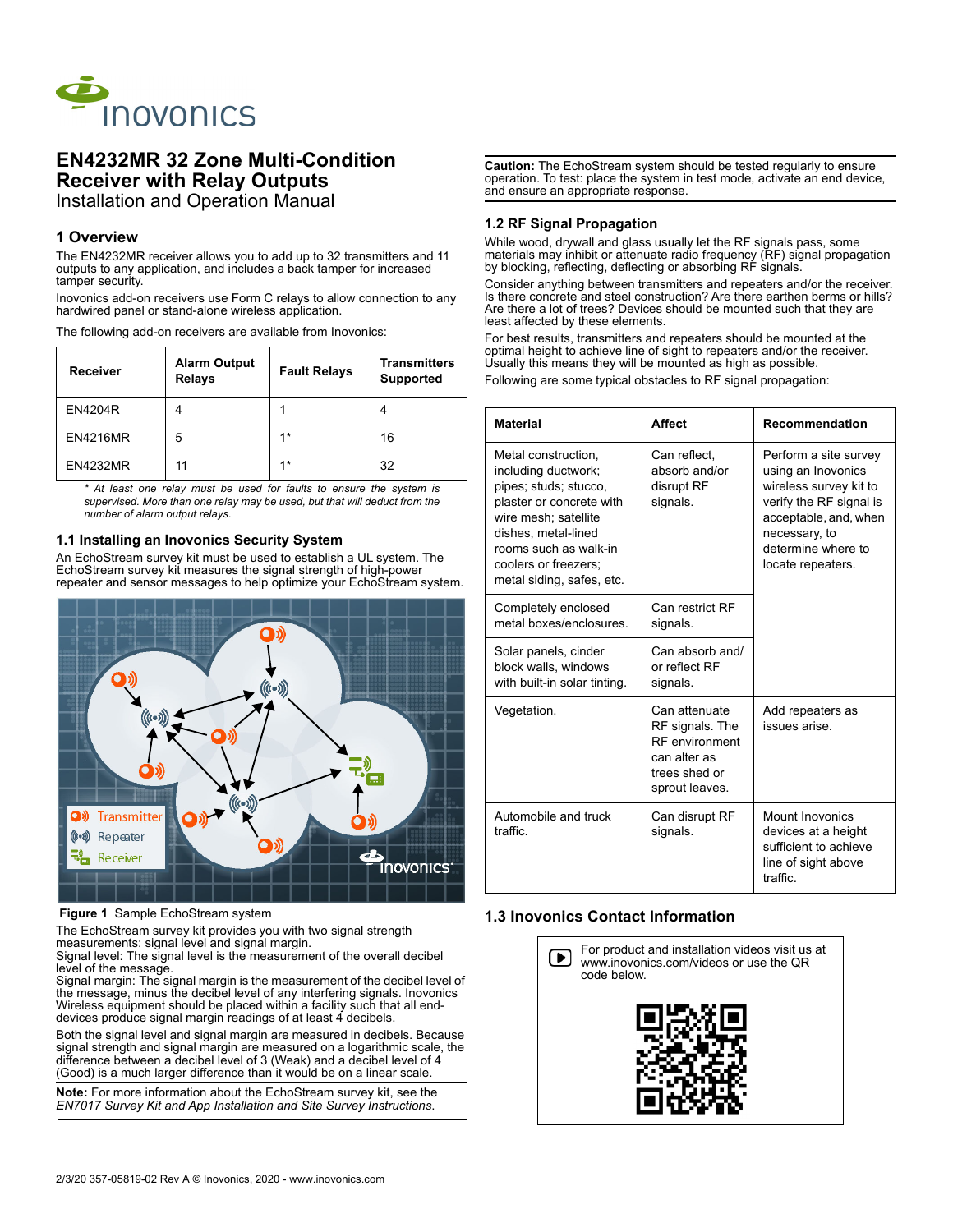If you have any problems with this procedure, contact Inovonics technical services:

- E-mail: support@inovonics.com.
- Phone: (800) 782-2709; (303) 939-9336.

## **1.4 EN4232MR Front Panel**



| <b>I</b> iguite <i>L</i> interest from pairer |               |                                       |                                               |
|-----------------------------------------------|---------------|---------------------------------------|-----------------------------------------------|
| <b>A</b> Up button <b>B</b> Down              | <b>button</b> | <b>C</b> Back<br>button               | <b>D</b> Enter button <b>E</b> LCD<br>display |
| <b>F</b> Output<br><b>LEDs</b>                |               | <b>G</b> Fault LED <b>H</b> Power LED |                                               |

Up Button Scrolls the display up.

Down button: Scrolls the display down.

Back button: Returns display to the previous menu.

Enter button: Selects the currently displayed menu item.

LCD Display: Shows status, event log, and programming information. Output LEDs: The output LEDs light to indicate an alarm or fault condition at the appropriate output.

Fault LED: The fault LED lights to indicate a transmitter fault condition; either low battery, inactive, line power loss, or tamper.

Power LED: The power LED lights when the EN4232MR is receiving power.

### **1.5 EN4232MR Internal Components**



 **Figure 3** EE4232MR internal components

- **A** Housing release
- screw
- **D** Reset button **E** Power loss output **F** Tamper output
- 
- **G** Jam output **H** Mounting hole **I** Reset input
- **J** Frequency band selection pins
- 

**B** Power connections **C** Output terminals

**Note:** The inside cover of the housing includes a wiring diagram.

### **1.6 What's in the Carton**

- Two drywall anchors.
- Two mounting screws.<br>• One selection jumper
- One selection jumper.

# **2 Installation and Startup**

## **2.1 Installation Notes**

- These products are designed to be maintained by professional security technicians.
- Products are tested for indoor use.
- Do not mount wireless smoke detectors, co detectors, initiating device transmitters or repeaters to removable surfaces, such as ceiling tiles. All products should be manually tested weekly.
- The EN4232MR must be installed within 30 m (98.5 ft) of control unit.
- Low power transmitters shall be limited to a single initiating device.

### **2.2 Power Cabling**

**Caution:** Incorrect connections may cause damage to the unit.

Before beginning startup, you will need to connect power to the receiver. To connect power to the receiver:

- **1.** Use a Phillips screwdriver to loosen the housing release screw; open the housing.
- **2.** Connect power cabling to the Vs and GND connections.
	- The power source must be 11-14 VDC; 500mA. The power supply must be unswitched, uninterrupted, and regulated.
	- Use 18 22 gauge wire for all cabling, and ensure torque on the screw terminals does not exceed 7 inch-pounds.

## **2.3 Select the Frequency Band**

EchoStream products are able to use a range of radio frequencies, and are shipped from Inovonics set for your geographic area.

- The jumper will be set on the two pins marked NZ to set the frequency range to 921-928 MHz for New Zealand.
- The jumper will be set on the two pins marked AU to set the frequency range to 915-928 MHz for Australia.
- The jumper will be removed to set the frequency band to 902-928 MHz for North America.
- **1.** Ensure the frequency band is set for your geographic are.<br>**2.** If the frequency band is not set for your geographic area,
- **2.** If the frequency band is not set for your geographic area, place a selection jumper on the appropriate frequency band selection pins to select Australia or New Zealand, or remove it for North America.

**Note:** Only devices set for use in North America are configured for UL installations.

**3.** If you have changed the frequency band and the device is powered on, press the reset button to complete configuration.

## **2.4 Input/Output Cabling**

Connect the inputs and outputs per your specific application:

- **4.** Connect cabling to the power loss output. Must be configured for UL installations.
	- The power loss output is a normally closed (N/C) open collector output that opens when the receiver loses power. The receiver operation output is set to the follower output type.
- **5.** Connect cabling to the tamper output. Must be configured for UL installations.
- The optional tamper output is a relay output that reports receiver case tamper to an external device.
- **6.** Connect cabling to the jam output. Must be configured for UL installations.
	- The optional jam output is a relay output that is active when noise thresholds on all transmission channels remain above a predetermined value for 10 seconds.
- **7.** Connect a momentary switch to the reset input and ground. Must be configured for UL installations.
	- The optional reset input circuit permits installation of a remote momentary normally open (N/O) switch to clear faults, unlatch outputs, and reset the receiver to a normal state.
- **8.** Connect cabling to the output terminals. Must be configured for UL installations.

### **2.5 Mount the Receiver**

**Caution:** Mount the receiver in a location removed from metal. Metal objects (duct work, wire mesh screens, boxes) will reduce RF range.

**Note:** For UL listed systems containing a UL hold-up switch, the EN4232MR must be located within three feet of a system keypad in a location out of sight from the protected premise.

- **9.** Use the provided anchors and screws to mount the receiver in a location accessible for future maintenance, making sure the housing is flush with the wall and the back tamper switch is actuated.
- **10.** After all transmitters have been registered, perform a walk test, activating each transmitter assigned to the receiver and ensuring a good signal.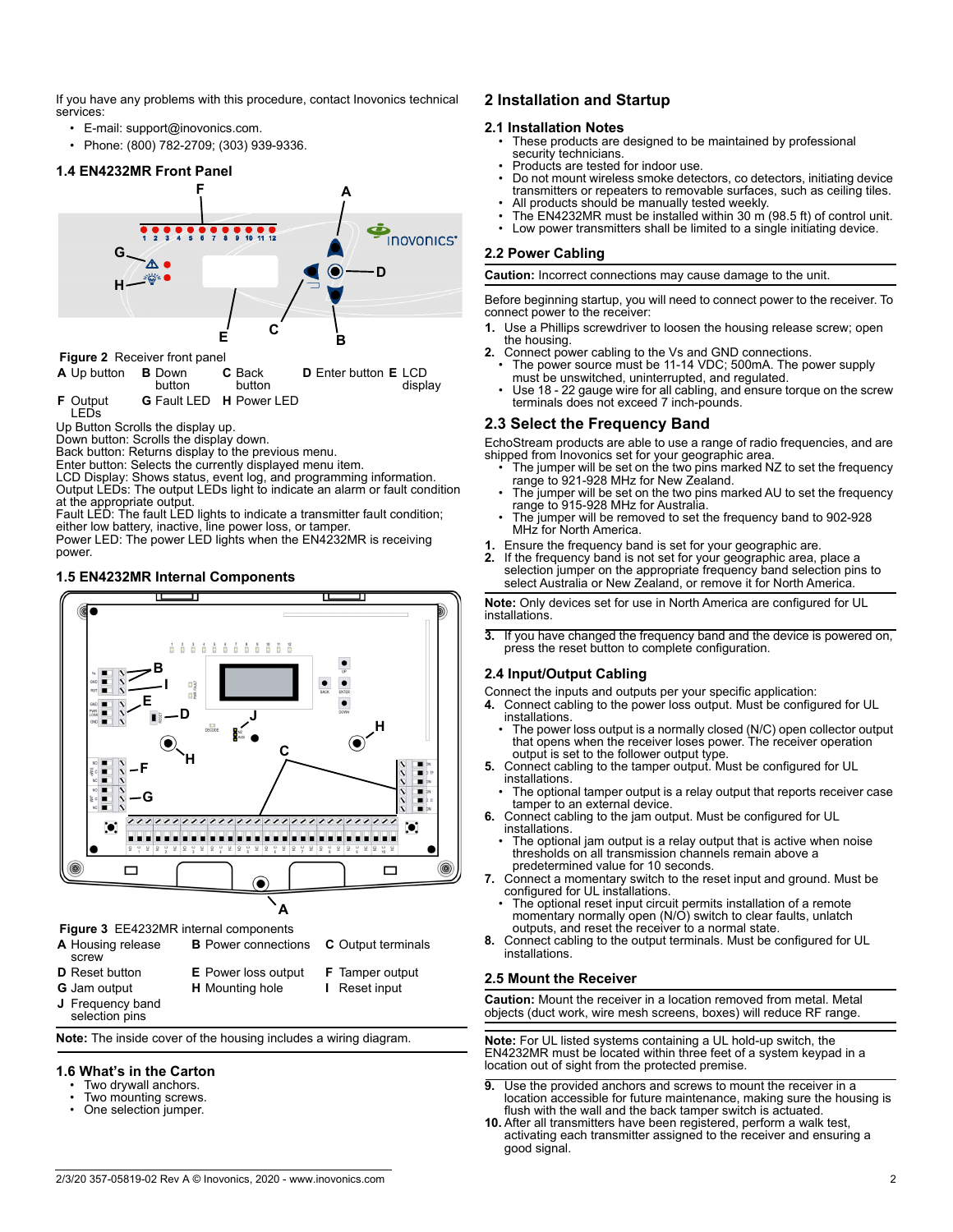# **3 Point Setup and Registration**

Each transmitter must setup and registered to a point. Once registered, the transmitters alarm(s) will be mapped to the appropriate alarm output(s). Following are the transmitters supported by the EN4232MR:

**Note:** Contact Inovonics for a list of other compatible devices.

#### **Table 1: EN4232MR Supported Transmitters**

| <b>Transmitter</b> | Alarm 1                | Alarm <sub>2</sub> | Alarm <sub>3</sub> | Alarm <sub>4</sub> |
|--------------------|------------------------|--------------------|--------------------|--------------------|
| <b>EN1215EOL</b>   | Terminal<br>block      |                    |                    |                    |
| EN1215WEOL         | Terminal<br>block      | Reed<br>switch     |                    |                    |
| <b>EN1223D</b>     | <b>Both</b><br>buttons |                    |                    |                    |
| <b>EN1235SF</b>    | <b>Button</b>          |                    |                    |                    |
| <b>EN1235DF</b>    | <b>Both</b><br>buttons |                    |                    |                    |
| <b>EN1242</b>      | Smoke                  |                    |                    |                    |
| <b>EN1244</b>      | Smoke                  |                    |                    |                    |
| <b>EN1245</b>      | CO                     |                    |                    |                    |
| EN1249             | <b>Bill trap</b>       |                    |                    |                    |
| <b>EN1261HT</b>    | Motion                 |                    |                    |                    |

## **3.1 Factory Configuration Defaults**

The EN4232MR arrives with the outputs pre-programmed. If the default programming is sufficient for your site, you do not need setup points. Simply register a transmitter to one of the points.

To register a transmitter to a pre-programmed point:

- **1.** From the EN4232MR start screen, press the enter button to access the receiver's three main menu options.
- **2.** Use the up and down buttons to navigate to the install & service menu; press the enter button.
- **3.** Enter your password to access the install & service menus.
- **4.** Follow the instructions in section 4.5.2 "Register Transmitter" on page 5.

If you do need to setup points, advance to section 3.2 "Program a Point" on page 3.

## **Table 2: Default Transmitter Programming**

| <b>Alarm Output</b> | <b>Transmitter Points</b> |
|---------------------|---------------------------|
| $\mathbf{1}$        | 1, 11, 21, 31             |
| 2                   | 2, 12, 22, 32             |
| 3                   | 3, 13, 23                 |
| 4                   | 4, 14, 24                 |
| 5                   | 5, 15, 25                 |
| 6                   | 6, 16, 26                 |
| $\overline{7}$      | 7, 17, 27                 |
| 8                   | 8, 18, 28                 |
| 9                   | 9, 19, 29                 |
| 10                  | 10, 20, 30                |

## **Table 3: Default Trouble Condition Programming**

| Output/Relay | Condition                        |
|--------------|----------------------------------|
| 11           | Tamper                           |
| 12           | Low Battery                      |
| 12           | <b>Supervision Loss/Inactive</b> |
| 12           | Line Power Loss                  |

#### **3.2 Program a Point**

- **1.** From the EN4232MR start screen, press the enter button to access the receiver's three main menu options.
- **2.** Use the up and down buttons to navigate to the install & service menu; press the enter button. **3.** Enter your password to access the install & service menus.
- 
- **4.** Following the instructions in section 4.5.1 "Setup Point" on page 4.

## **4 32 Zone Multi-Condition Receiver with Relay Outputs Operation and Point Setup Screens**

### **4.1 Menu Tree**

POINT STATUS, see 4.3 "Point Status" on page 4.

EVENT LOG, see 4.4 "Event Log" on page 4.

- INSTALL & SERVICE, 4.5 "Install & Service" on page 4.
	- SETUP POINT, see 4.5.1 "Setup Point" on page 4.
		- POINT #
		- SUPERVISION TIME
		- SECURITY/REPEATER
		- ALARM INPUTS
		- ALARM OUT
		- ALARM OUTPUT TYPE
		- INACTIVE OUT/TYPE
		- TAMPER OUT/TYPE
		- LOW BATTERY OUT/TYPE
		- **TEXT**
		- **REGISTER**

REGISTER TRANSMITTER, see 4.5.2 "Register Transmitter" on page 5.

DELETE POINT, see 4.5.3 "Delete Point" on page 5.

- SIGNAL STRENGTH, see 4.5.4 "Signal Strength" on page 5.
- CHANGE PASSWORD, see 4.5.5 "Change Password" on page 5.

FACTORY CONFIG, see 4.5.6 "Factory Config" on page 5.

### **4.2 EN4232MR Start Screen**

The EN4232MR start screen displays alarm and fault information on the LCD display. Points in alarm are displayed as "Alarm", with the point number following. If more than one point is in alarm, the display scrolls through each point. If a point has more than one alarm, the display scrolls through each alarm. Fault conditions are indicated by "Fault" in the LCD display if there is no alarm already displayed, and point numbers are not displayed.

Alarms and faults will only display briefly when the alarm or fault is first received, and then the start screen will return to a ready condition. For detailed alarm and fault information, see section 4.3 "Point Status" on page 4.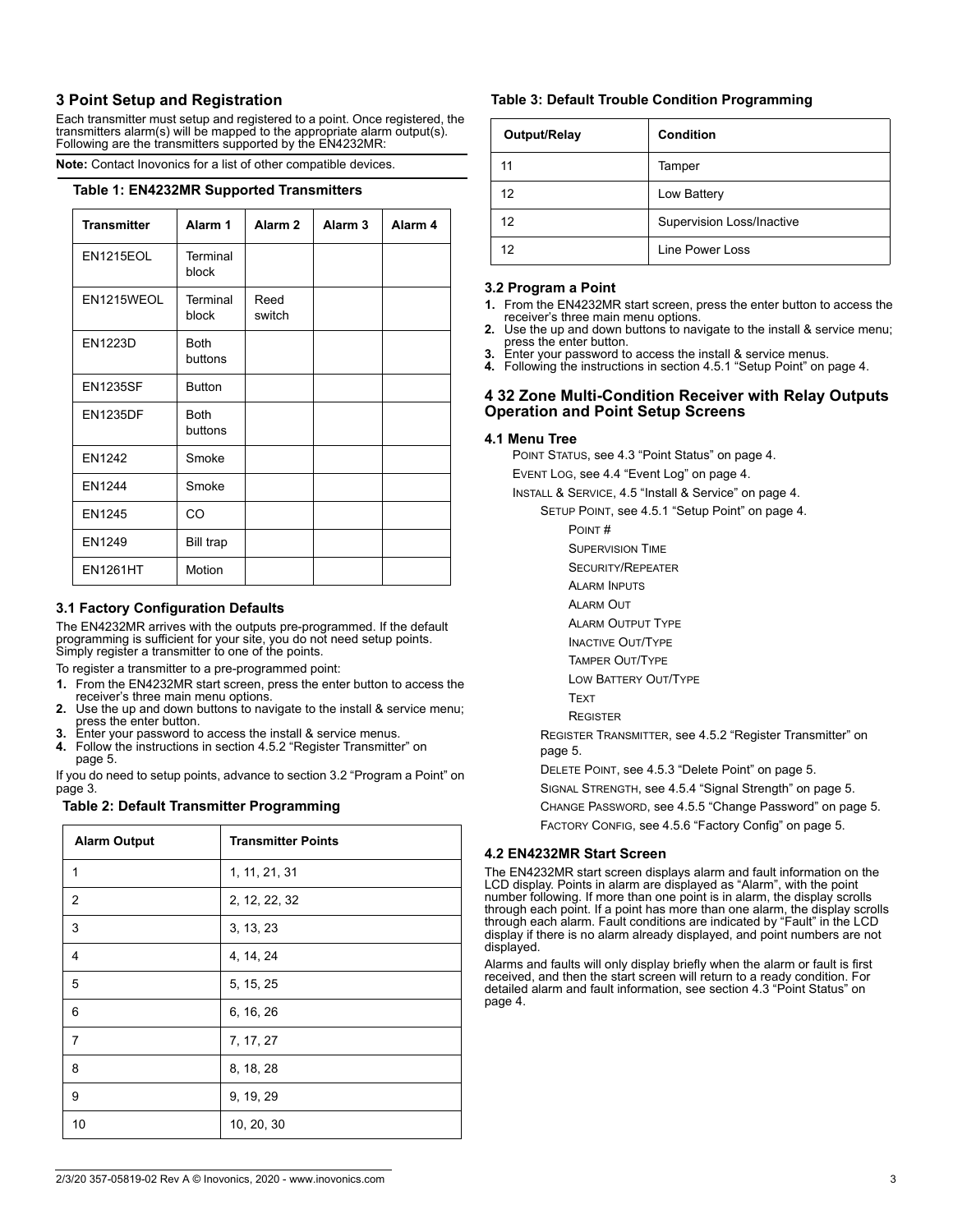### **4.3 Point Status**

The point status menu allows you to view detailed alarm and fault information. Point status information is available without entering a password.

To access the point status menu:

- **1.** From the EN4232MR start screen, press the enter button to access the receiver's three main menus. "Point Status" displays.
- **2.** Press the enter to display point status details.
- Use the up/down buttons to scroll through the points; press the enter button again to view the outputs the displayed conditions are mapped to.
	- Point status flags are defined as follows: A = Alarm (transmitter only);  $T$  = Tamper; B = Low Battery; L = AC loss (repeater only); I = Inactive.

**Note:** If "--" displays, the displayed condition has been mapped to a null output.

### **4.4 Event Log**

The event log displays the last 50 events that have occurred, whether they be alarms, or tamper or inactive faults. Event log information is available without a password.

- **1.** From the EN4232MR start screen, press enter.
- **2.** Use the up or down buttons to navigate to "Event Log"; press the enter button.
- **3.** Use the up/down buttons to scroll through events.
- **4.** When viewing transmitter events, press enter to see the output the events map to.

**Note:** No output will be displayed if the event is mapped to a null output.

### **4.5 Install & Service**

#### **Note:** The default password is 3446.

The install & service menu is used to reset factory configuration, change password, view signal strength, delete points, register transmitters, and setup points for any of the programmed points.

To access the install & service menu:

- **1.** From the EN4232MR start screen, press the enter button to access the receiver's three main menu options.
- Use the up and down buttons to navigate to the install & service menu; press the enter button.
- **3.** Enter a password to access install & service menus.

#### **4.5.1 Setup Point**

- **1.** From the install & service menu, press enter at the "Setup Point"
- prompt.
- **2.** Use the up/down buttons to scroll through point numbers; press the enter button to select a point.
- "Tx Registr'd" displays if a transmitter or repeater is currently registered to this point; "Tx Not Regstr'd" displays if no transmitter is registered to this point.
- **3.** Press enter to continue.
- Supervision Time: Sets a time limit on missing transmitters. • The valid range is 0 to 99 hours. The default is 60 minutes. Selecting 0 turns off supervision.

**Caution:** Turning off supervision can jeopardize the integrity of your system. Inovonics does not recommend turning off supervision. For supervision to function correctly, the supervision time must be set for an interval greater than the transmitter check-in time.

**a.** Use the up and down buttons to adjust the supervision time; press the enter button to select.

**b.** Use the up and down buttons to toggle between "Hrs" (hours) and "Min" (minutes); press the enter button to select.

Select Security/Repeater: Configures point's alarm and alert messages as either a repeater or a security transmitter.

a. Use the up and down buttons to choose "Select Security" for a security transmitter or "Select Repeater" for a repeater; press the enter

button to select. 1-4 Alarm Inputs: Allows security transmitters with multiple alarm conditions to be assigned a separate alarm point and output type for each individual condition.

**a.** Use the up and down buttons to navigate the number of alarm inputs for the transmitter; press the enter to select.

Alarm Out: Maps the security transmitter's alarm condition(s) to alarm

outputs. **a.** Use the up/down buttons to scroll through the output numbers. Choosing "--" will disable alarm output.

**b.** Press Enter to select the output to use for the alarm condition. Alarm Output Type: Selects the output type for the alarm condition. The default is follower.

**a.** Use the up/down buttons to scroll through the output type options in Table 4; press the enter button to select the desired output option:

### **Table 4: Output Type Options**

| <b>Output Type</b> | <b>Description</b>                                                                                                                                                                                                                                                                                                                                                |  |
|--------------------|-------------------------------------------------------------------------------------------------------------------------------------------------------------------------------------------------------------------------------------------------------------------------------------------------------------------------------------------------------------------|--|
| Follower           | The output reflects the transmitter's alarm status.                                                                                                                                                                                                                                                                                                               |  |
| Latching           | The output turns on when activated and remains on<br>until the receiver is reset.                                                                                                                                                                                                                                                                                 |  |
| Toggle             | The output changes state each time the device sends<br>a new activation. Press the enter button to select.<br>"Inactive" displays when selected. Inactive time<br>prevents output chatter. The valid range is 2.0 to 99.5<br>seconds, in 0.5 second increments. Use the up and<br>down buttons to navigate.                                                       |  |
| Momentary          | Momentary: The output turns on for the programmed<br>duration, then turns off, regardless of the device<br>status. Press the enter button to select.<br>"Moment" displays when selected. This sets the time<br>that the output will stay activated. The valid range 0.5<br>to 99.5 seconds, in 0.5 second increments. Use the<br>up and down buttons to navigate. |  |

Inactive Out: Maps transmitter/repeater inactivity fault output.

**a.** Use the up/down buttons to scroll through the output numbers.<br>Choosing "--" will disable inactivity reporting.

**b.** Press enter to select the output to use for this transmitter/repeater.

Inactive Output Type: Selects the output type for the inactive condition. **a.** Use the up/down buttons to scroll through the output type options in Table 4; press the enter button to select the desired output option.

**Caution:** A missing/inoperative transmitter shall be reported as a latching trouble signal at the control panel within four hours or less.

Tamper Out: Maps transmitter/repeater tamper fault output.

- **a.** Use the up/down buttons to scroll through the output numbers. Choosing "--" will disable tamper output.
- **b.** Press enter to select the output to use for this transmitter/repeater's tamper transmission.
- Tamper Output Type: Selects the output type for the tamper condition. **a.** Use the up/down buttons to scroll through the output type options in Table 4; press the enter button to select the desired output option.
- Low Batt Out: Maps transmitter/repeater low battery fault output. **a.** Use the up/down buttons to scroll through the output numbers. Choosing "--" will disable low battery output.

**b.** Press enter to select the output to use for this transmitter/repeater's low battery transmission.

Low Battery Output Type: Selects the output type for the low battery condition.

**a.** Use the up/down buttons to scroll through the output type options in Table 4; press the enter button to select the desired output option:

Line Power Loss Out: Maps repeater line power loss fault output. **a.** Use the up/down buttons to scroll through the output numbers. Choosing "--" will disable line power loss output.

**b.** Press enter to select the output to use for this repeater's line power loss transmission.

Line Power Loss Output Type: Selects the output type for the line power loss condition.

**a.** Use the up/down buttons to scroll through the output type options in Table 4; press the enter button to select the desired output option:

Text: Enter eight-character descriptive text for the transmitter/repeater **a.** Use up/down buttons to scroll through the alphanumeric characters;<br>press enter to select and advance to the next character. To select a space, press enter without selecting a digit.

**Note:** If you do not use all eight characters, you must enter spaces to the end of the line.

**b.** When finished, press enter again to complete selection.

Register Transmitter: The register transmitter option allows you to register

a transmitter or repeater to the programmed point. **a.** Use the up and down buttons to toggle between "N" for no and "Y" for yes to choose whether or not you wish to register a transmitter/repeater to the point; press enter to select.

**b.** Press the transmitter/repeater's reset button at the "Reset Xmitter" prompt.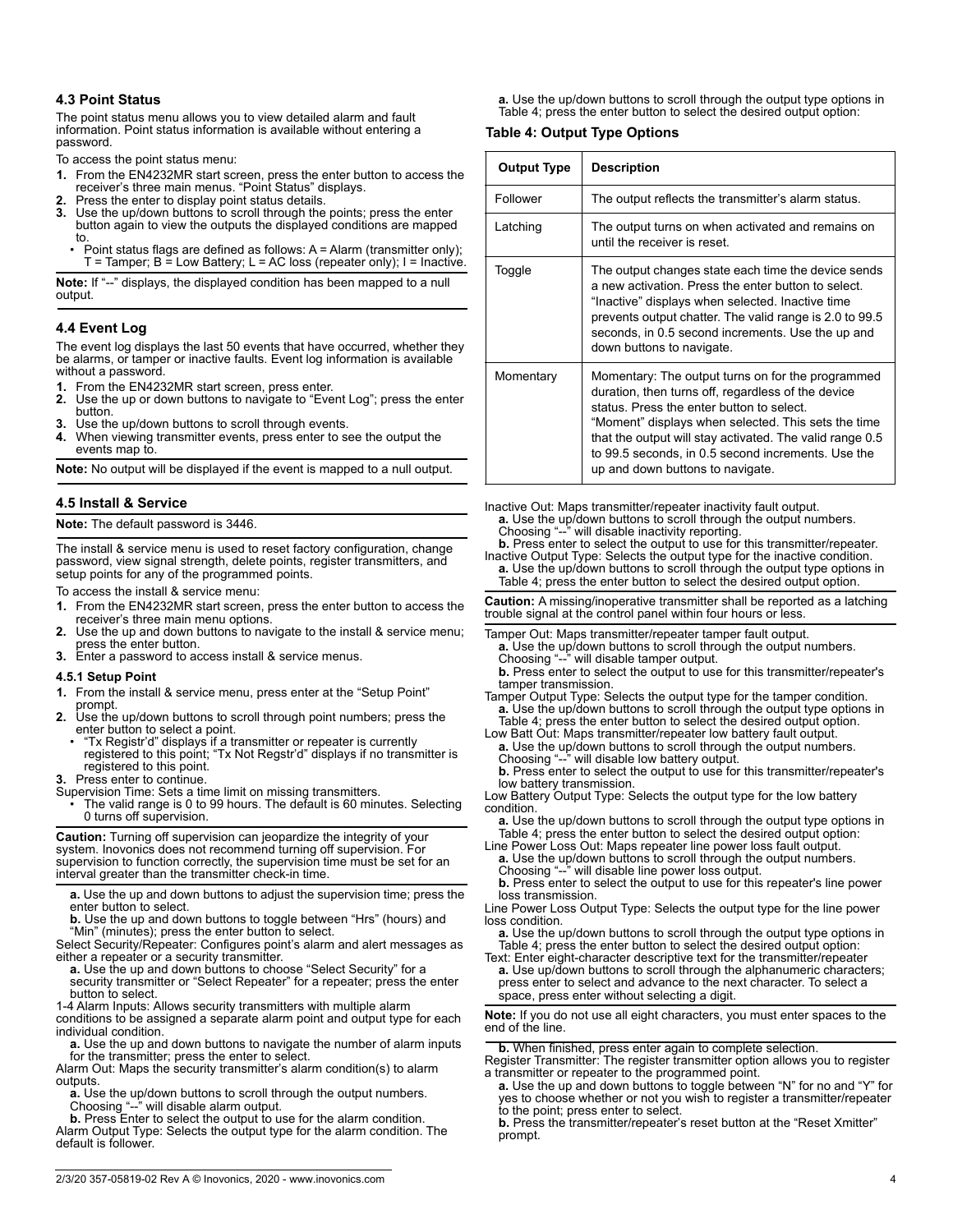**c.** When "Tx Reg'd" displays, press enter to finish and advance to the next point.

**d.** When all transmitters have been registered, press reset on the receiver to clear faults.

**Note:** A transmitter/repeater can be registered to the point at a later time using the "Register Xmitter" prompt in the install & service menu.

#### **4.5.2 Register Transmitter**

The register xmitter option allows you to register a transmitter or repeater.

- 
- **1.** From the install & service menu, use the up and down buttons to navigate to the "Register Xmitter" prompt; press the enter button.
- **2.** Use the up and down buttons to choose the point to which you want to register the transmitter/repeater.
- **3.** Use the up and down buttons to toggle between "N" for no and "Y" for yes to choose whether or not you wish to register a transmitter/repeater to the point; press enter to select.
- **4.** Press the transmitter/repeater's reset button at the "Reset Xmitter" prompt.

#### **4.5.3 Delete Point**

The DELETE POINT option allows you to delete transmitter registration information from all registered points, or from a specific point. Programmed point information is not deleted; just the registration identification number associated with the transmitters or repeaters. To delete points:

- **1.** From the install & service menu, use the up and down buttons to navigate to the "Delete Point" prompt; press the enter button.
- **2.** The "Delete All?" prompt displays. Use the up and down buttons to choose "N" for no or "Y" for yes; press enter to select.
- **3.** If you selected no, the "Delete Point" prompt displays. Use the up and
- down buttons to choose a point to delete; press enter to select. **4.** Press the enter button. If there is more than one registered point, then pressing the enter button returns to point selection for deletion; if there are no more registered points, the display returns to the install & service menu.

#### **4.5.4 Signal Strength**

The SIGNAL STRENGTH option is used to measure signal strength and troubleshoot installation problems.

- 
- **1.** At the "Signal Strength" prompt, press enter. The first programmed point displays, along with a signal quality of good, weak or no sig.

**Note:** The point must have an active transmitter associated with it to display signal strength.

- **2.** Use the up/down buttons to scroll through the registered transmitters.
- **3.** Press enter to view level (LV) and margin (MA).
- Level indicates the overall signal strength; margin indicates the signal strength minus the background noise.

**Note:** Inovonics recommends a level of four for most installations.

## **4.5.5 Change Password**

Passwords can be up to five digits long. The password is 3446. To change the password:

- **1.** From the install & service menu, press enter at the "Change Password" prompt.
- **2.** Use the up/down buttons to scroll through the digits; press enter to select and advance to the next digit.

**Note:** Choosing a null as the password will disable the function, allowing users to perform receiver functions and/or change parameters without a password.

- **3.** When finished, press enter again to complete selection.<br>**4.** When "Password Changed" displays press enter to retu
- **4.** When "Password Changed" displays, press enter to return to the install & service menu.

**Caution:** Store the new password in a secure place. If the new password is lost, you will not be able to access the receiver without restoring it to factory defaults as described in "Factory Config" on page 5.

### **4.5.6 Factory Config**

The factory config option is used to restore the EN4232MR to its factory defaults.

**Caution:** Choosing factory config will erase all programmed point and output information, as well as the password.

To restore the factory configuration defaults to the EN4232MR:

- **1.** From the install & service menu, use the up and down buttons to navigate to the "Factory Config" prompt; press the enter button. **2.** The "Reset Config" prompt displays. Use the up and down buttons to
- choose "Y" for yes; press enter to select.

**3.** The "Config Reset" prompt displays; press the enter button to return to the install & service menu.

The receiver can also be brought back to the factory default configuration through a hardware initiated sequence.

- **1.** Connect a wire between the reset terminal and the ground terminal.
- 
- **2.** While pressing the back button, cycle the power to the unit. **3.** Release the back button and remove the wire between the reset terminal and ground.
- **4.** "Reset Config?" displays; select "Y" and press the enter button.

## **5 Specifications**

UL compatible repeater, transmitters: EN5040-T, EN1215EOL, EN1215WEOL, EN1223D, EN1235SF, EN1235DF, EN1244, EN1245, EN1249, EN1261HT

Dimensions: 22cm x 18cm x 4cm (8.75" x 7" x 1.63" ).

Weight: 522 g (18.4 oz). Operating environment: 0°- 60°C (32°- 140°F), 90% relative humidity, noncondensing.

Power requirement: 11-14 VDC; 500mA. Nominal current consumption: Approx. 120 mA

Output specifications: Form C relay 1A @ 28 VDC, 0.5 @ 30 VAC resistive load.

Input specifications: Reset input: Contact closure, momentary low. Receiver type: Frequency hopping spread spectrum.

Operating frequency: 915-928 MHz (Australia), 921-928 MHz (New Zealand), 902-928 MHz (USA).

Tamper: Type B, fixed device.

Number of points/Transmitters: 32.

Number of outputs: 12 Form C relay outputs.

Event history log capacity: 50 events (first-in, first-out replacement). UL listings: UL 365, UL 636, UL 985, UL 1023, ULC/ORD-C1023-74, UL 1610, UL 1076.

**Note:** Inovonics supports recycling and reuse whenever possible. Please recycle these parts using a certified electronics recycler.

## **6 UL Requirements**

- The control panel must be programmed to indicate an alarm if the system is in an armed condition and an RF jamming signal occurs at the receiver.
- The receiver tamper and transmitter tamper cannot be combined in one loop.
- The control unit providing input power to the receiver must not have a range outside of 11-14 VDC. • Burglary or other type devices and fire devices cannot be intermixed
- on a single receiver. If both burglary or other type applications and fire applications are required in a single system, two EN4232MR receivers will be required, with one set up for burglary or other type applications and the other set up for fire.

# **7 Television and Radio Interference**

This equipment has been tested and found to comply with the limits for a Class B digital device, pursuant to Part 15 of the FCC Rules. These limits are designed to provide reasonable protection against harmful interference in a residential installation. This equipment generates, uses and can radiate radio frequency energy and, if not installed and used in accordance with the instructions, may cause harmful interference to radio communications. However, there is no guarantee that interference will not occur in a particular installation. If this equipment does cause harmful interference to radio or television reception, which can be determined by turning the equipment off and on, the user is encouraged to try to correct the interference by one or more of the following measures:

- Reorient or relocate the receiving antenna.
- Increase the separation between the equipment and receiver.
- Connect the equipment into an outlet on a circuit different from that to which the receiver is connected.
- Consult the dealer or an experienced radio/TV technician for help.

## **8 FCC Part 15 and Innovation, Science and Economic Development Canada (ISED) Compliance**

This device complies with part 15 of the FCC Rules, and ISED licenseexempt RSS standard(s). Operation is subject to the following two conditions: (1) this device may not cause interference, and (2) this device must accept any interference that may cause undesired operation of the device.

Le présent appareil est conforme aux CNR Innovation, Sciences et Développement économique Canada applicables aux appareils radio exempts de licence. L'exploitation est autorisée aux deux conditions suivantes: (1) l'appareil ne doit pas produire de brouillage, et (2) l'utilisateur de l'appareil doit accepter tout brouillage radioélectrique subi, même si le brouillage est susceptible d'en compromettre le fonctionnement.